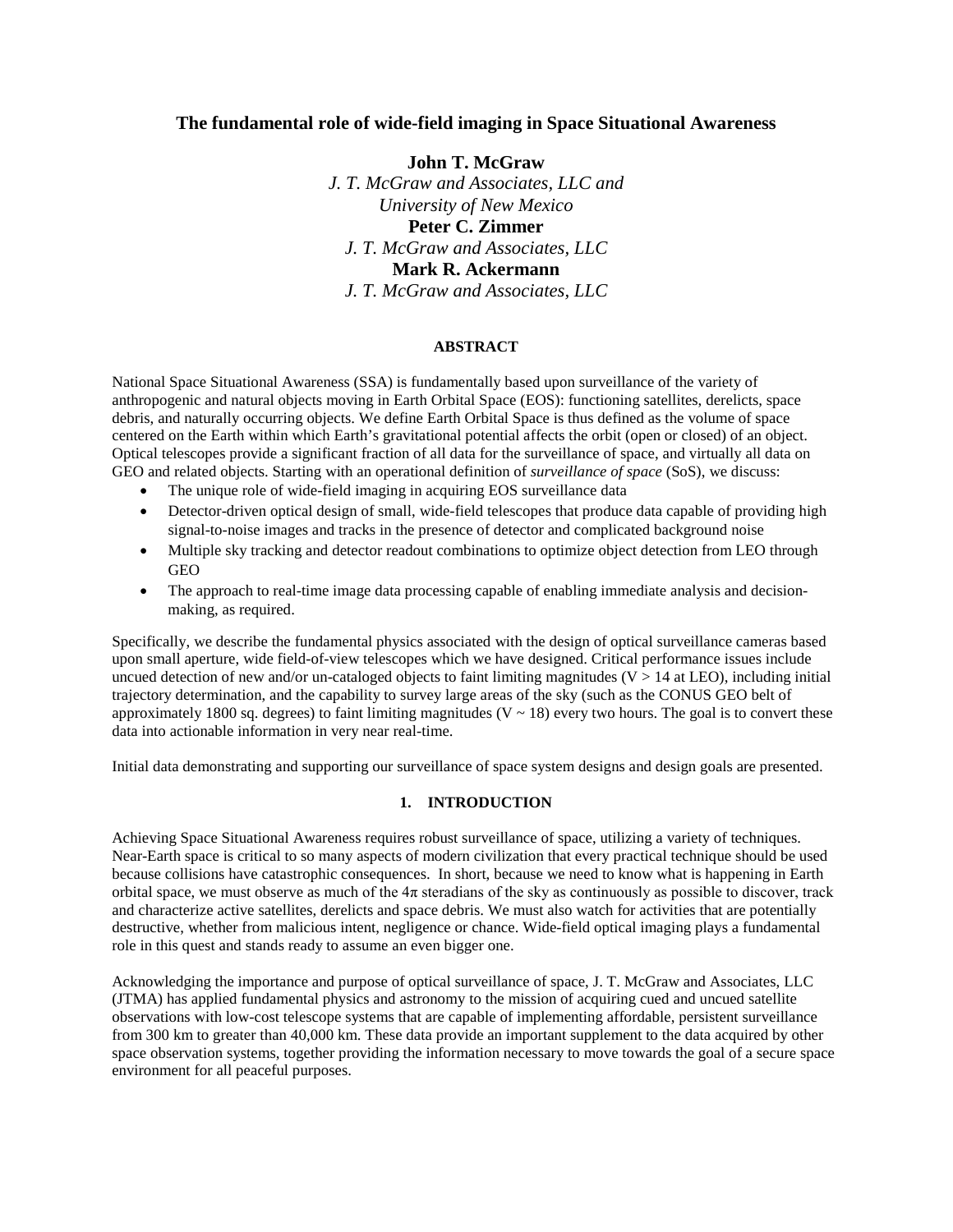Since our last report [1] JTMA has made significant progress in implementing ground-based optical, affordable, persistent surveillance of space. Our prototype system of three small telescopes accomplishes many of the desirable elements of surveillance of space (SoS) by implementing JTMA precepts:

- Observe satellites ranging from LEO through GEO using telescopes with multiple-square-degree fields of view tracking at the sidereal rate so stars are point-like and satellites are distinguished as streaks
- Image at 1 Hz or faster frame rates on large-format CCDs to capture complete, accurately timed streaks from the lowest altitude, thus angularly fastest moving LEO objects
- Implement GPU-supported fast, efficient, faint streak detection, and analysis algorithms capable of interpreting them as trajectory information relative to astrometric stars in near real-time
- Real-time activation of another telescope to confirm and obtain additional same-pass trajectory data is enabled
- Cooperative operation of telescopes enables accurate parallax (range) determination out to GEO.

These capabilities have been demonstrated with our COTS prototype system. As a single example of implementation capability, our prototype system imaged the ANGELS super-GEO system and derived parallax (range) separation between the two components. A single observation is shown in Fig. 1.



Fig. 1. Stamp from a 2° x 3° field showing the ANGELS bright rocket body and the fainter payload from 14 October 2014, when near optimum illumination. The payload is mag. 13.1 as a 60.4σ detection. The range difference between these GEO objects was resolved by parallax.

We describe our current status in implementing this portion of an envisioned global surveillance effort in support of Space Situational Awareness, including routine real-time identification of satellite streaks in wide-field images, and derivation of real-time trajectory data. We also describe design efforts to produce an optimized next-generation wide-field optical system and automated operation leading to "farms" of inexpensive telescopes [2] providing reconfigurable operations, including "space fences," to survey orbital space from LEO altitudes to beyond GEO. We suggest that this effort significantly improves the community effort to secure space for military, commercial and research purposes.

Security, commercial, and scientific needs mandate accurate, complete, and cost-effective surveillance of space. In the US, a major responsibility for space surveillance resides with the Air Force. "The Air Force Space Command's mission is to provide resilient and affordable space and cyberspace capabilities for the Joint Force and the nation." [3] The related mission element of USSTRATCOM includes "to ensure US freedom of action in space and cyberspace." [4] The AF 21st Space Wing has a broad charter, including space surveillance, and it operates a breadth of surveillance assets, including ground-based optical system such as the wide field GEODSS array. The mission of the 21st Space Wing is to "Provide and employ global capabilities to ensure space superiority to defend our nation and allies." [5] These mission statements direct an outcome – they doesn't specify the mechanism for attaining the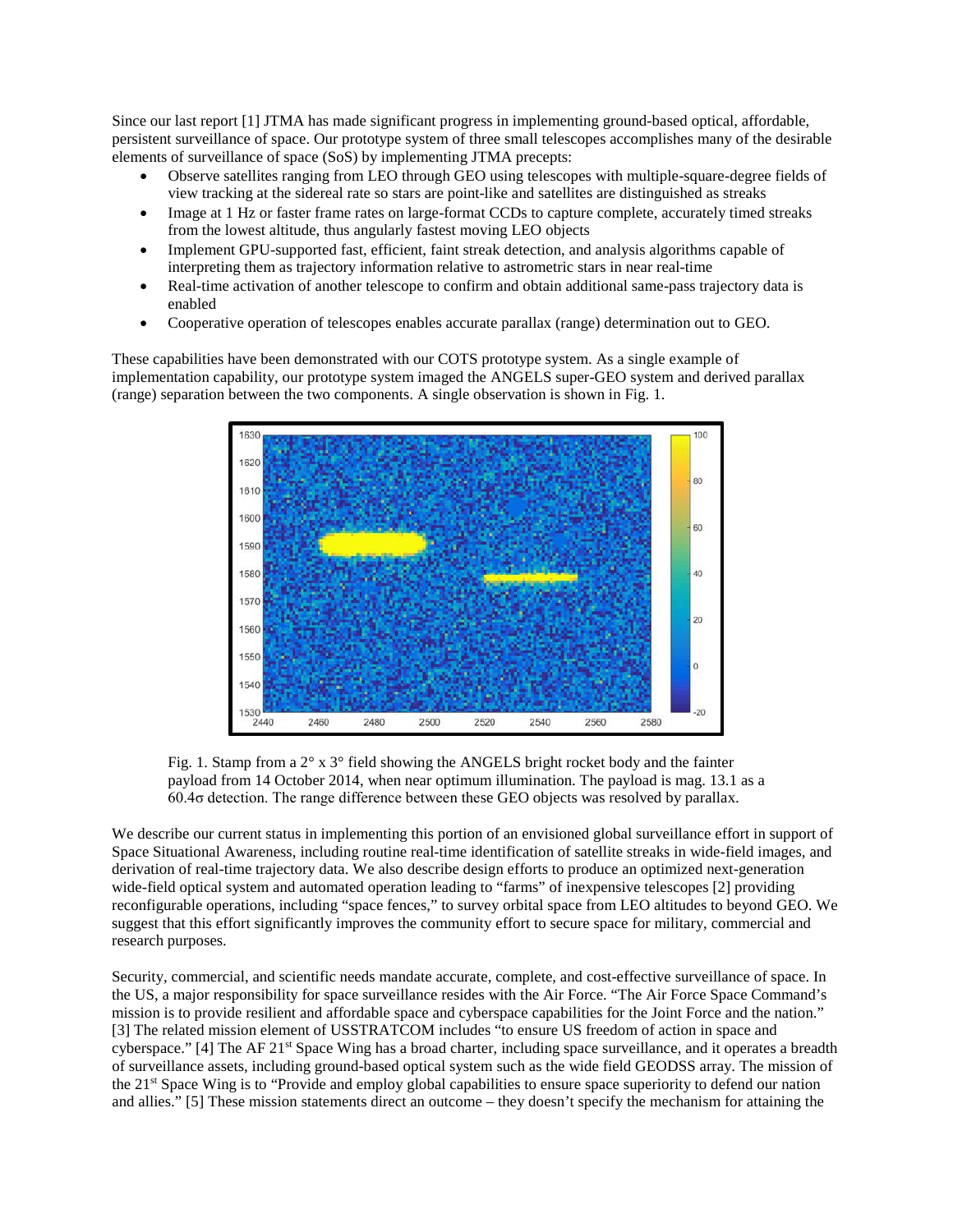required outcome. This paper establishes ground-based optical wide-field imaging as a fundamental, cost-effective, resilient mechanism for attaining a significant fraction of space surveillance, a cornerstone of space situational awareness.

Understanding the *purpose* of surveillance is a primary key to implementing correctly, effectively and efficiently the Surveillance of Space (SoS) and then assessing the effectiveness and efficiency of this activity as a mission element. Understanding of purpose is also a prerequisite to the design and implementation of surveillance systems and the suite of ground- and space-based detectors that enables the required functionality. Slightly modifying a modern definition for "surveillance" [6] provides a useful context for SoS:

*The purpose of Surveillance of Space (SoS) is to detect and monitor the behavior, activities, and other changing characteristics of Earth orbiting objects for the purpose of influencing, managing, directing or protecting them*.

For various reasons, including passive solar illumination, well-understood telescope technologies, and realizable cost benefits, a significant element of a global satellite security system is based upon ground-based optical surveillance of space. The key feature of our surveillance system is implementation of many small near-COTS widefield telescopes large enough to reach specified magnitude limits for LEO and for GEO, and small enough to cost but a few percent of the current generation of large, specialized telescopes. The wide-field capability and efficient, fast detection of streaks resulting from satellite motion set our systems apart from others that employ small telescopes. We have carefully assessed use of wide field of view telescopes for survey purposes. [7]

We describe the scientific bases for development of sensitive, wide-field telescope/detector systems to survey LEO/GEO space, recording the positions, ranges and motions of orbiting objects, including functioning satellites, derelicts and space debris, with the primary goal of protecting functional satellites from both random and directed threats encountered in the LEO/GEO environment.

There are several observational techniques that can be implemented with these well-designed small optical telescopes, deployed as arrays, to achieve significant optical surveillance. These include organized overlapping field observations yielding parallaxes for LEO terminator observations, and scanning modes of differently organized fields for rapid (two hour) repeated observations of CONUS GEO, for example. We review our survey techniques and specifically describe a wide field of view survey based upon detection of satellite motion-induced streaks that accomplishes many of the defined purposes of SoS.

# **2. GROUND-BASED OPTICAL WIDE-FIELD SURVEILLANCE – A PHYSICAL OVERVIEW**

Having established the purpose for SoS, the issue becomes how best to implement ground-based optical surveillance to accomplish its purpose. To initiate design of an optical system to address surveillance we state and consider fundamental survey parameters and then iterate to a robust, cost-effective solution.

The key issue for surveillance is detection of satellites and debris. The signal-to-noise (S/N) of a detection can be quantified and used as one parameter to optimize telescope design decisions.

The Sun is the obvious SoS illumination source. It provides passive, exceedingly cost-effective (free!), broad-band, wide-field illumination of all of Earth Orbital Space (EOS), and is the obvious preferred illumination source for the vast majority of passive optical SoS. [8] We first develop efficient and effective dark sky SoS using the S/N of satellite detections as a primary parameter (for details, see [1]).

Detection of faint satellites requires imaging the largest possible signal - the solar photons reflected by the satellite into the minimum number of area-format detector pixels, each of which has noise including the photon noise of the signal, the photon noise of the background illumination and the detector readout noise. That is, detection requires maximizing the signal to noise ratio, a *first step* of which is to simultaneously to put as many satellite photons and the optimum number of background photons onto each pixel of a low-noise detector. The telescope field scale on the detector, and the telescope optical bandpass must be optimized for satellite detection. Because of its COTS availability and widespread use for imaging the sky, we assume a silicon area-format detector (a CCD) for this preliminary throughput discussion.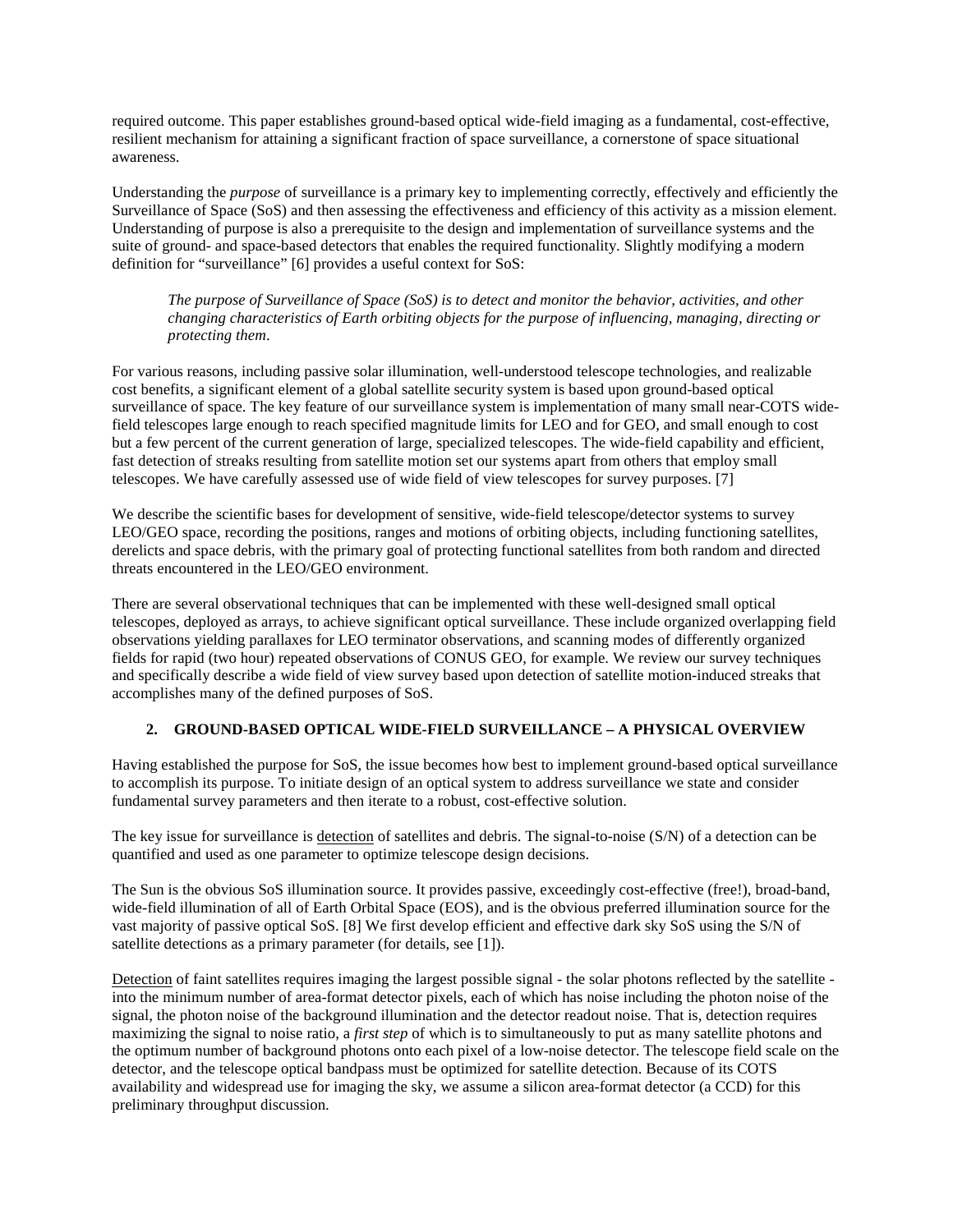Note that the function of a telescope is to map angles on the sky to positions on the detector. Thus, for a sidereal tracking telescope, a star will be imaged onto a few pixels in the focal plane, and the number of stellar photons in those few pixels increased linearly with the exposure time. By the same argument, the "sky background" is diffuse – every element of the sky radiates into all angles. Thus every angular resolution element on the sky illuminates every pixel in the detector. Clearly, a dark sky site and the use of bandpass filtering to exclude bright portions of the optical spectrum of the sky, while efficiently transmitting those wavelengths resulting from satellite-reflected sunlight, is essential to detectivity and the success of optical ground-based SoS.

At optical wavelengths (500 nm) the Rayleigh criterion indicates that a 0.5 m diameter telescope can resolve  $10^{-6}$ radian or 0.2 arcsec, corresponding to a 0.4 m object at LEO and a 40 m object at GEO. Telescope resolution is ultimately limited to  $\sim 1 - 2$  arcsec by Earth's atmosphere, so the majority of light from a satellite of physical size from CubeSats in LEO to the largest bus-based satellites in GEO will be contained in a 1 arcsec seeing-blurred PSF. Thus, in practice, to achieve the highest possible *detective* S/N, we design a surveillance telescope to put the PSF optimally into one pixel. This is a primary constraint on the CCD pixel size and the telescope field scale.

We state that the selection of a CCD detector drives the design process of our optical systems and our observing techniques, principally because detectors are expensive, and custom detectors are *very* expensive. Detectors have thus driven telescope design for more than a century. [9] At this point we seek detectors with the lowest possible readout noise,  $r_{\text{Det}}$ , pixel scale that matches the seeing-blurred PSF at the telescope site, the largest possible standard format, and the readout mode that achieves the framing speed required to obtain complete streaks on a single exposure for fast-moving LEO objects.

The one remaining issue involves limiting the optical bandpass onto the detector to optimize detection of solarilluminated satellites. The major issue is that satellites are fabricated from multiple materials, each with a different wavelength dependent reflectance to sunlight. Additionally, because of satellite rotation, maneuvering and its orbital motion relative to our telescopes on Earth the materials from which satellites are fabricated will change the overall reflectance spectrum with time. While these changes are diagnostic for follow-up observations, the goals of detection for a wide-field survey require including as broad a detection bandpass as possible. The factors that impact specification of the broadband survey bandpass are: 1) the time-variable transmission of Earth's atmosphere, 2) the night sky spectral radiance caused by telluric emission, 3) the phase and direction of the moon from the survey field, 4) the transmission of the telescope, including all of its lenses and mirrors, 5) the spectral quantum efficiency curve of the CCD, and finally, 6) the bandpass-limiting filter that passes light from satellites, and eliminates or minimizes light from extraneous sources. An optical filter optimized for satellite detection has a bandpass of 380 – 725 nm.

Multi-bandpass observations of satellite are critical for satellite characterization. We here defer that function to other instruments, choosing to optimize detection of objects so that others can track and characterize them.

Conceptually, we have now designed a wide-field survey telescope. Modeling the satellite telescope throughput using the satellite point source S/N as the primary detectivity criterion enables progress towards optimized widefield optical SoS.

#### **3. OPERATION OF AN OPTICAL WIDE-FIELD SURVEILLANCE SYSTEM**

Having described replicable wide-field telescopes, the operation of a prototype affordable, persistent surveillance system can be defined. From the outset this is a *space surveillance* system designed and optimized for this mission alone – it is not tasked for characterization – other telescopes provide this capability. The concept of persistent surveillance immediately implies that there is no *ab initio* difference between an uncued detection of a new (or recovered) object and routine catalog maintenance observations. In this sense, every wide-field observation is an uncued observation. This technique provides synoptic data and leads to statistical completeness, repeated observations leading to improved and updated orbital elements. In some respects, this is a new (or at least different) way of thinking about SoS, driven by the true survey nature of the project, the design of the surveillance telescopes, and the synoptic observations.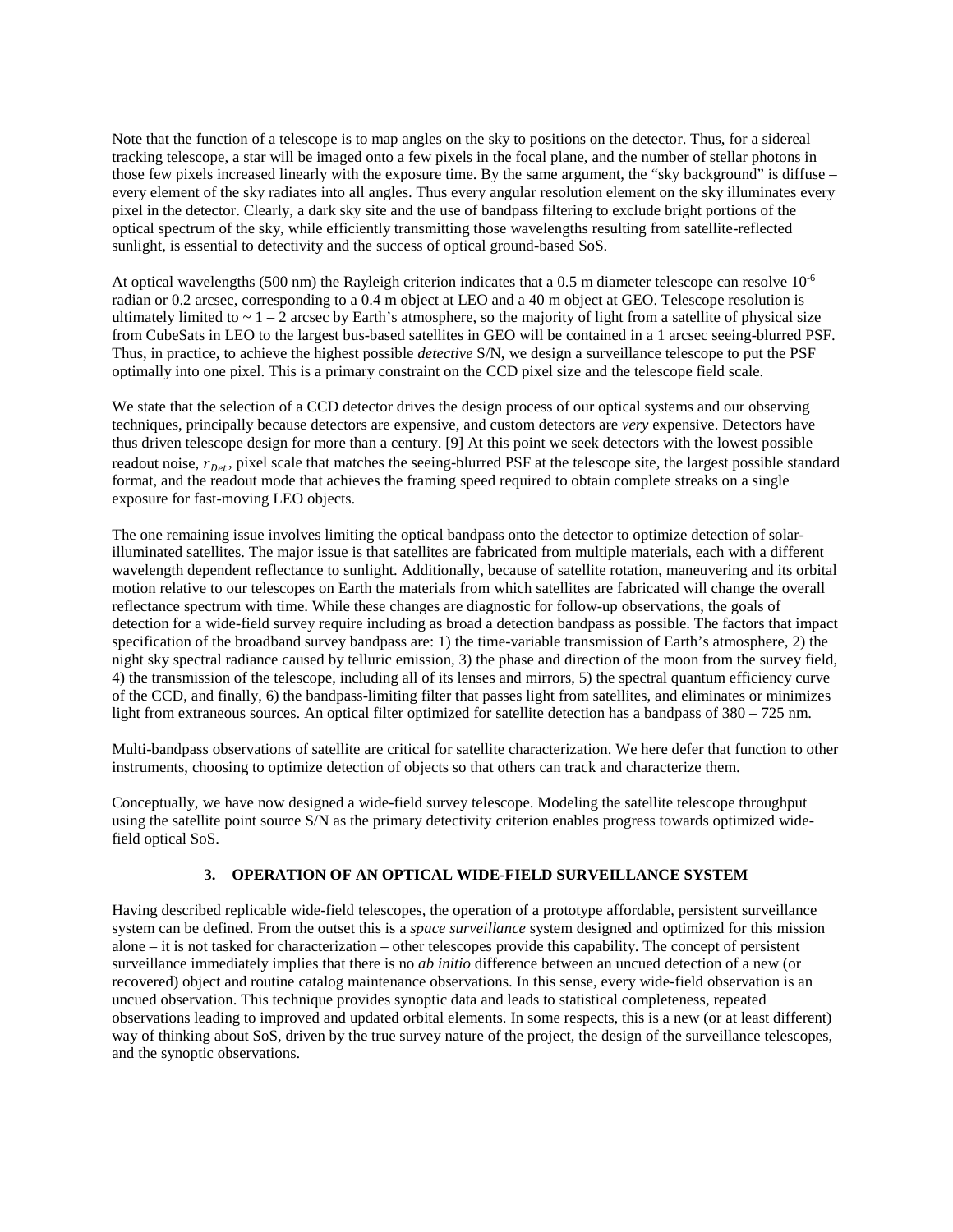A useful adjunct of effective small telescope surveillance is the ability to deploy the same telescopes for theaterscale support. These systems are sufficiently robust that they will function in the field, and sufficiently inexpensive that they are expendable. [10]

#### *Angular Domain*

The angular areal extent of the celestial sphere is  $4\pi$  steradians, or 41,253 square degrees, and satellites can appear in any of this angular area. The first driver for a useful SoS system is thus continuously to observe as much of the dome of the sky as possible – an obvious but seldom implemented criterion for a successful surveillance system. The second driver is to design the system to concentrate observations on high-value regions of space – the equatorial region for both LEO and GEO is an example.

We envision that at one telescope "farm," during sunrise and sunset twilight multiple telescopes will form a fully covered area of the sky. Once positioned, the telescopes will all track at the sidereal rate, maintaining the overlapping field geometry on the sky. All satellites passing through or in the survey cone for this configuration will be detected, and trajectory information will be generated for each in near real-time – within two seconds of detection. If a detected object has previously been measured, the current observations, referenced to UCAC4 astrometric standards, are flagged to update the orbit of the object, and record brightness information.

If the object is not cataloged, another telescope is tasked to go to a position provided by the uncued observation and acquire same pass data to refine the orbit sufficiently well that another telescope, perhaps in a different farm, can acquire the object and again upgrade the orbital parameters. For some orbits, the same farm might re-acquire the same object on its next orbit, and thus improve orbital elements. The goal is that once an uncued detection is made, the surveillance system will attempt create an initial orbital determination from multiple observations in the discovery orbit, or in closely spaced orbits.

In this overlapping field mode of operation pairs of telescopes will have a volume of space where their fields of view intersect, for which simultaneous observations in that volume will lead to an accurate parallax range determination. Real-time accurate range information will help with trajectory determination and rapid recovery of the object, and ultimately with orbit determination.

Because our goal is to provide surveillance of the nighttime sky using ground-based optical telescopes, each telescope should accurately point to designated angles on the sky. The required slew and track rates are determined by our analysis of the observing modes required to achieve accurate surveillance. The rates required to implement "all sky" surveillance are not extreme, and can be managed by high-end COTS telescope mounts and drives.

At any instant, the useful field of regard, the angular area accessible to a telescope, is a cone of 60° radius from the zenith, allowing observations through two airmasses or less (Fig. 3). In some instances, such as tracking an uncued discovery, the telescope should include a "guard ring" in zenith angle, enabling observations to three airmasses, or approximately 70° zenith angle or perhaps more. A viable limit is soon reached because in optical wavelengths light reflected from a satellite (or received directly from any star) is attenuated by scattering and absorption in Earth's atmosphere at a rate of approximately 15% per airmass, thus observations at greater than 60° zenith angle rapidly become unproductive.

#### *Time Domain*

Because EOS is continuously changing – satellites maneuver, they become active or dormant, orbits decay, new satellites are launched, and natural objects pass through it – SOS is time-critical, so the cadence for repeat observations has high priority. There are two drivers for EOS observing cadence: critical decision-making, and acquisition of crucial orbital data.

The entire purpose of surveillance is to provide the data and the information (these are two separate entities) that allow decision-makers to accomplish their jobs. Often the most critical decisions are time dependent: whether to move a satellite with a high probability of conjunction, how to monitor the motion and determine the final position of satellites in transfer orbits, whether to maneuver, de-orbit or park a malfunctioning satellite, and whether to take political or military defensive or offensive action to preclude the actions of bad actors, whether those actions are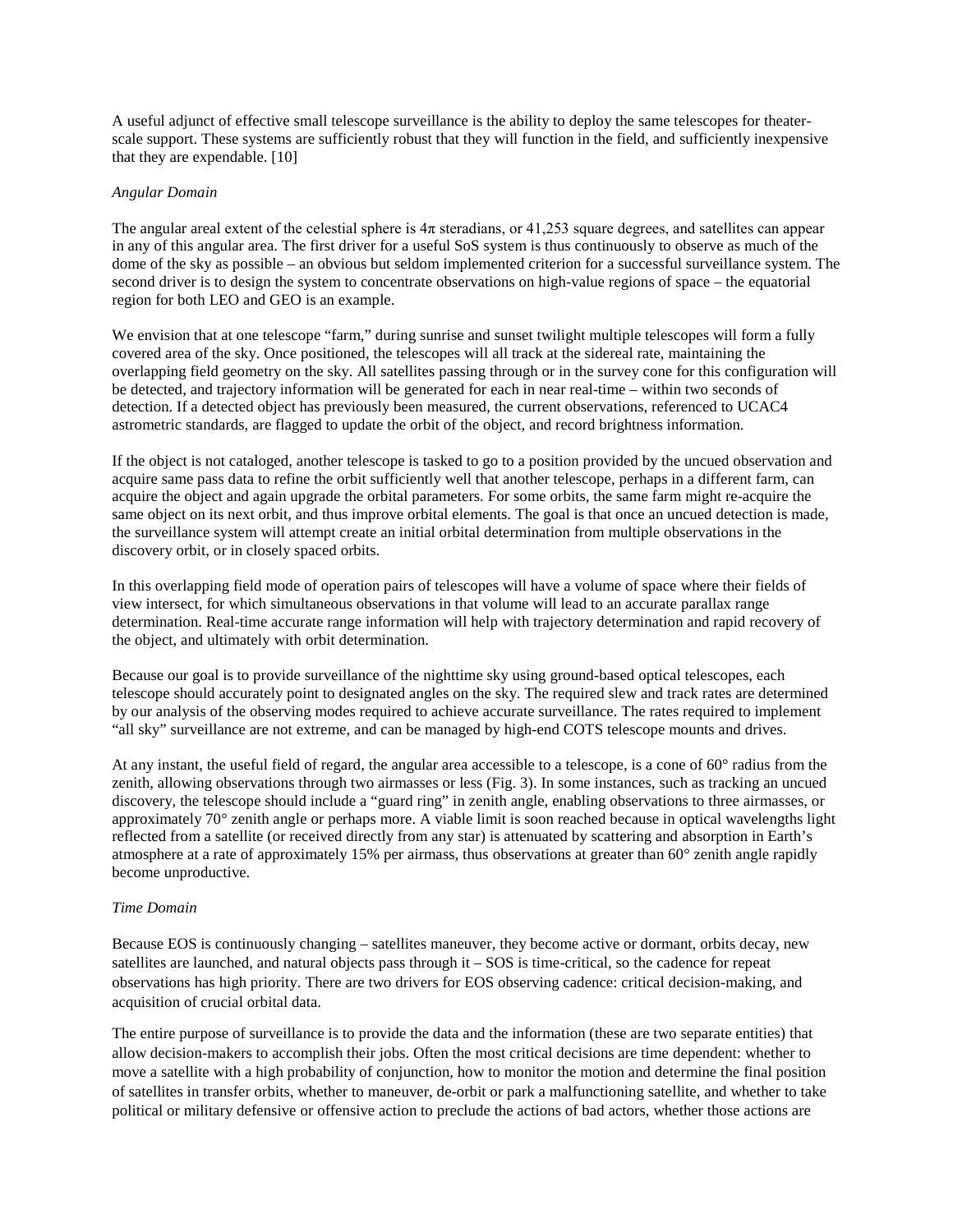malicious or negligent. In extreme cases an argument for a one minute observation-to-action real-time response is appropriate.

The second driver for even higher cadence observational cadence is the necessity to derive accurate orbits for uncued detections. Our current observational experience emphasizes the fact that there are many objects orbiting in EOS for which there are no catalog entries available to us. Our observations thus always assume uncued detections, for which the most accurate possible orbits must be determined on the discovery pass, else the object cannot accurately be recovered on subsequent passes. In fact, for wide-field imaging, there is no real distinction between cued and uncued detections – cued detections are *a posteriori* selected because they have an accurate catalog entry. Our preferred technique for improving orbits for uncued detections is to determine a trajectory based upon the discovery observations assuming a circular orbit, and then in real-time cue another wide-field telescope to re-acquire the object, and in the process improve the orbital accuracy so that the object can accurately be re-acquired for some reasonable time into the future. In this case, the appropriate observation-to-action real-time response is a few seconds. With this response time a second telescope can be commanded to slew to a position at which it can reacquire the uncued object and obtain sufficient orbital data to ensure an orbit accurate enough to be able to reacquire the object over a window of opportunity of several days or more.

This uncued orbit determination reacquisition timescale is shorter than our estimates for decision-making, hence that timescale is accommodated by our same-pass orbit reacquisition observations.

The target SoS system thus requires observing all of viable Earth Orbital Space at a cadence of approximately one second. Note that this timescale and angular area is principally determined by LEO objects. Fast framing is required to obtain complete streaks on a detector, and to get multiple detections to unambiguously determine direction of motion.

From this set of considerations of time- and angular domain operation, we require a successful space surveillance system to:

- 1. Observe a wide field of view as continuously as reasonably possible
- 2. Do so with a cadence measured in seconds
- 3. And to limiting magnitudes of  $V \sim 14$  at LEO to  $V \sim 18$  at GEO.

# **4. SURVEILLANCE OF SPACE: SATELLITE STREAKS**

Ground-based images generated as a result of SoS (as opposed to pointed observations) always contain streaks: if the telescope tracks a satellite, the satellite appears as a stationary image while background stars all streak at a rate determined by the satellite motion and motion of the telescope due to Earth rotation; if the telescope tracks stars, obviating their apparent motion, all satellites will create streak images. Hybrid techniques, for example tracking at approximate satellite rates, always produce star streaks, and usually satellite streaks, as well.

We are developing uncued SOS systems based upon tracking stars and allowing satellites to streak.

The status of our knowledge about objects in EOS is such that uncued discovery of debris, discovery of new satellites, rediscovery of catalog objects previously detected but for which orbital elements are no longer current, and detection of motion or change of state of active satellites dictates that we:

- continuously survey the largest angular area on the sky consistent with required detection limits,
- accomplish excellent astrometry, and when realizable including range (or orbital altitude), from which we derived accurate orbital elements allowing identification of satellites and updating of catalogs,
- provide accurate time-resolved radiometry providing object identification and status information,
- produce real-time notification of new or anomalous events, including discovery of new and recovered objects, and change of position or status of known satellites.

These are all features of the function of any full-service surveillance program. Based upon our development of telescope optics, detector utilization, streak detection and trajectory determination, JTMA has developed SoS strategies and techniques based upon tracking at the sidereal rate, and allowing all satellites to create streak images.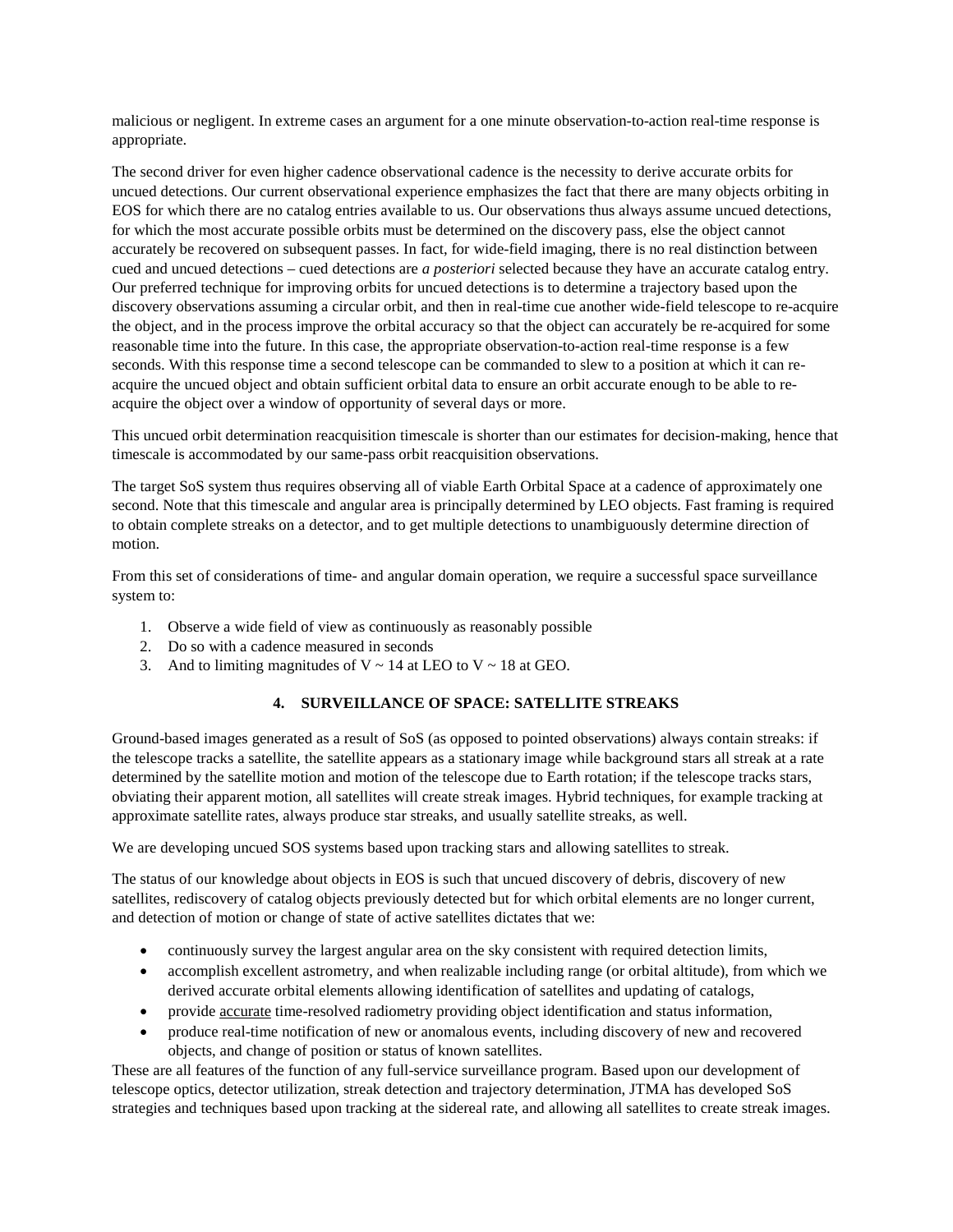There are multiple positive aspects enabled by the decision to track stars. The first is the fundamental issue of correctly identifying orbiting objects. Tracking stars and allowing orbiting objects to streak effectively provides a unique radiometric signature for any natural or anthropogenic orbiting object. It produces a pseudo-point spread function which is the convolution of the telescope PSF - often an unresolved point - with the (vector) angular velocity of the object's image. A streak becomes the radiometric signature of an orbiting object, with the implication that acquired data must efficiently record streaks, and that quantifiably effective streak detection algorithms must be developed.

Another benefit of tracking stars is that the stars do not move in the image, thus providing the greatest possible image area uncontaminated by star images. With stationary stars, faint streak detection algorithms thus works with the largest possible angular area of the detector uncontaminated by (streaked) stars. This is important because any realization of a streak detection algorithm places a premium on the signal-to-noise ratio (SNR) included in the streak – and this technique provides the most stable and uncontaminated background for streak detection. The naturallyoccurring background, including the stellar confusion limit at low Galactic latitudes, and unavoidable natural night sky illumination is the same as for an equivalent exposure time at any other tracking rate.

Tracking stars creates well-formed stellar images. These provide excellent PSF centroids for stars, which can be matched with astrometric catalogs, such as the USNO UCAC4 catalog. [11] This immediately provides fundamental data for the determination of orbital elements referenced directly to the International Celestial Reference System (ICRS). Standard geocentric orbital elements can be directly calculated on the basis of this astrometry.

Well-formed stellar images also provide precise radiometric calibration, because in a sufficiently large field of view images of many  $(2.10 - 100)$  astronomically-defined radiometric standard stars will be recorded. The spectral range covered by stellar calibration is typically from 350 nm – 850 nm, enabling follow-up multicolor analysis of the satellite reflectance spectrum, if required.

When tracking stars the "effective PSF," or satellite signature, is an elongated streak. Several noise sources in silicon area-format detectors, "hot pixels" and cosmic ray events in particular, tend to be single or few pixel events, typically appearing as sub-PSF features in the image. These noise sources are rejected by algorithms that search for streaks as the kernel of the signal to be detected.

Tracking stars also obviates negative aspects induced into the survey problem by tracking satellites. Firstly, trying to detect orbiting objects against a background crenellated by structure from streaked stars is difficult simply because the background is changing at high frequency. While bright stars can be removed from the image, the photon noise from the star streak remains. More insidious is the presence of many faint stars near the sky background limit that are not removed from the image, adding additional background noise and obviating detection of the faintest orbiting objects. The stellar background is a function of Galactic latitude and longitude.

Meteors create streaks in tracked images, but these objects occur at altitudes of  $\sim 100$  km. Thus these streaks are typically too long to be a satellite, and can easily be eliminated.

Finally, tracking a satellite is exceedingly useful for obtaining information about a single object, but this requires devoting a telescope to that single object. While certainly a valid measurement, this is not strictly a surveillance function, but rather a follow-up operation. Follow-up, confirming or characterization observations are a necessary critical function enabled and cued by the surveillance system, a function of surveillance on which we are currently engaged.

With sidereal tracking, all satellites produce streaked images. The streaks are essentially the unique PSF of the satellite, thus efficient algorithms for isolating and analyzing streaks relative to fixed stars can yield direction of motion and angular rate. These data allow estimation of a trajectory assuming a circular orbit. JTMA real-time analysis software produces this a trajectory which, for uncataloged objects, allows queuing another relatively nearby telescope to move to the appropriate place on the trajectory to reacquire the object and generate additional trajectory information. At the very least, the same-pass data can be used to estimate the next orbit reappearance of the object and the time- and angle-dependent error ellipse which, if of reasonable extent, allows reacquisition of the object,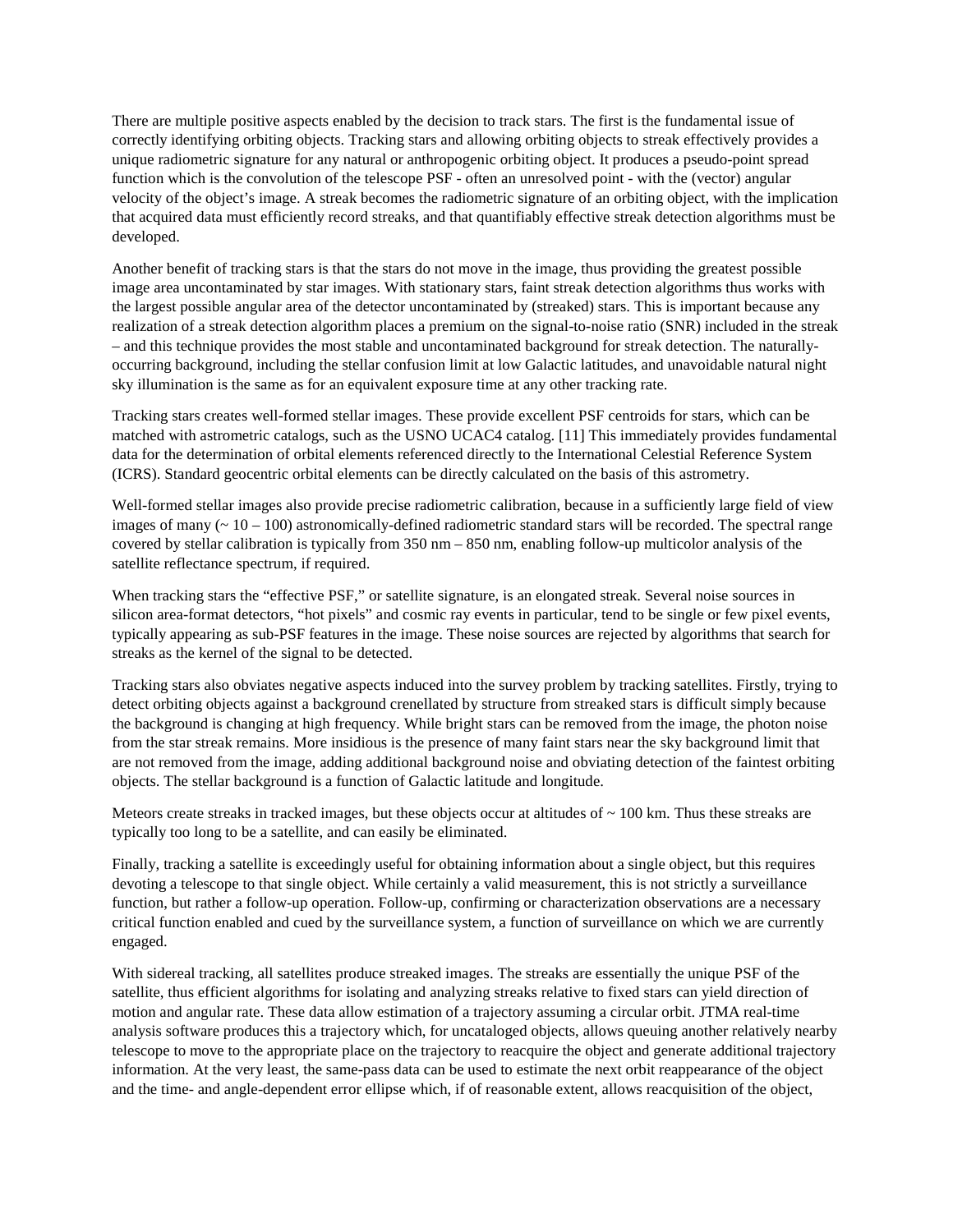perhaps leading to an initial orbit determination IOD and, with repeated observations from the surveillance system, to a cataloged orbit.



Fig. 2. This  $3^\circ$  x  $2^\circ$  image shows the complete 1 s streak of the AJISAI laser ranging satellite in its ~ 1500 km orbit obtained with the JTMA South Site. Several glints from this satellite are obvious. The catalog locations of other slower moving satellites detected in the field are marked. UCAC4 stars have been removed from the image, but their catalog positions have been used to locate the start and end point of this streak in ICRS coordinates. This track matches well the well-known orbit for this satellite.

The JTMA optical surveillance system includes provision for acquiring accurate parallax range, including upon object discovery, by pairwise separating coordinated telescopes along well-determined terrestrial baselines. By using multiple telescopes with overlapping survey volumes as a function of range, the streak image of a satellite can be observed simultaneously from two (or more) telescopes. While satellite parallax angles are large by astronomical standards, thus easily measured, it is the accuracy of the parallax measurement that provides useful ranges. This becomes possible for sufficiently accurate satellite streak observations made relative to multiple astrometric standard stars.

# **5. STATUS OF WIDE-FIELD SURVEILLANCE**

Based upon this analysis of SoS, JTMA has implemented a testbed system of three small telescopes. Coordinated observations with these telescopes has demonstrated the utility and potential of wide-field surveillance techniques.

The geometry of the testbed system is shown in Fig. 2. The two eastern telescopes are Celestron 14-inch (355 mm) catadioptric systems with f/1.9 Hyperstar prime focus correctors and FLI Microline cameras with ON Semiconductor KAF-16070 4864 x 3232 interline transfer CCDs with 7.4 micron pixels. The interline transfer provides readout while integrating, yielding virtually continuous exposure on the sky, thus obviating the need for a shutter. The interline gates occult half of the CCD, however, though for streak imagery, the continuous exposure is of primary importance. These telescope produce useful fields of view of  $3^\circ \times 2^\circ$  with 2.23 arcsec pixels. Continuous exposures at 1 Hz cadence record complete streaks for satellites above approximately 500 km.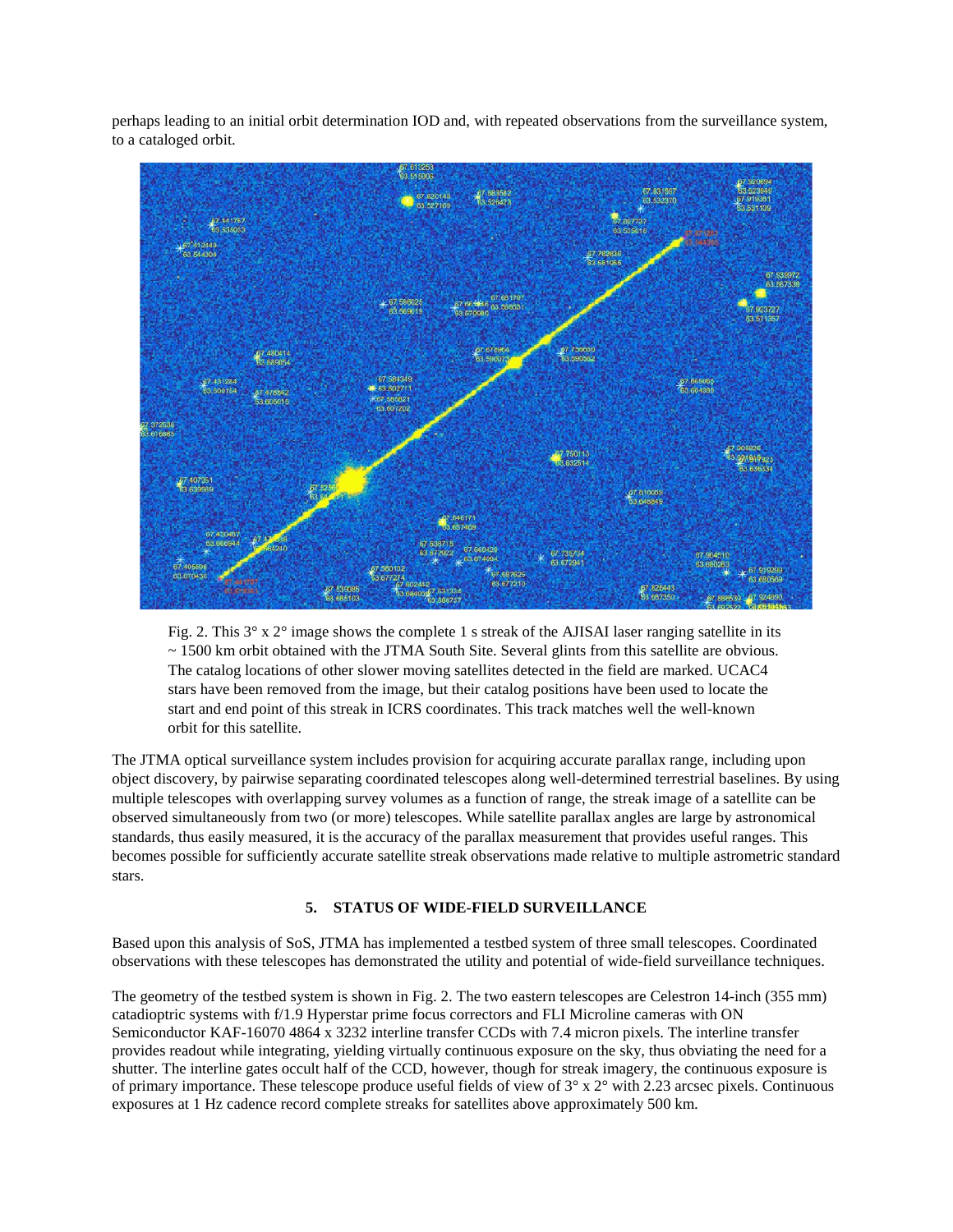The telescopes are on Paramount MX mounts and are housed in AstroHaven clamshell dome. These are fully COTS facilities. The telescopes are synchronized to a GPS time base. Simultaneous observations with these two telescopes separated by a 27 km baseline provides useful parallax data out to GEO.

The third telescope is located at the University of New Mexico Campus Observatory. It is a 312mm f/5 AstroMak catadioptric system with a shuttered FLI camera providing a 1° x 0.75° FOV with an ON Semiconductor (formerly Kodak) 6303 full-frame CCD. This telescope is used for same orbit follow-up on detections made at the other two telescopes.



Fig. 3. The system of telescopes near Albuquerque, NM used as the JTMA testbed facility for wide field of view surveillance of space. The southernmost telescope is located in the Four Hills area of Albuquerque, and the northernmost in Placitas. The western telescope is used for sameorbit follow-up of satellites detected by the other two telescopes.

We show in Fig. 4 (upper panel) an easily detected streak from the OV1-5 satellite, a 1.5 m long, 0.6 m diameter cylinder at approximately 1050 km range with magnitude 7.3, while the lower panel shows a fainter streak from an uncataloged object at magnitude 11.8. Light blue squares in the lower panel indicate where stars were removed by astrometric matching to the field. The testbed systems successfully and efficiently detects streaks created by orbiting objects. An order of magnitude estimate is that in a two-hour terminator survey, principally for LEO objects, the system detects 300 – 600 streaks, some of which are multiple streaks from slower-moving objects.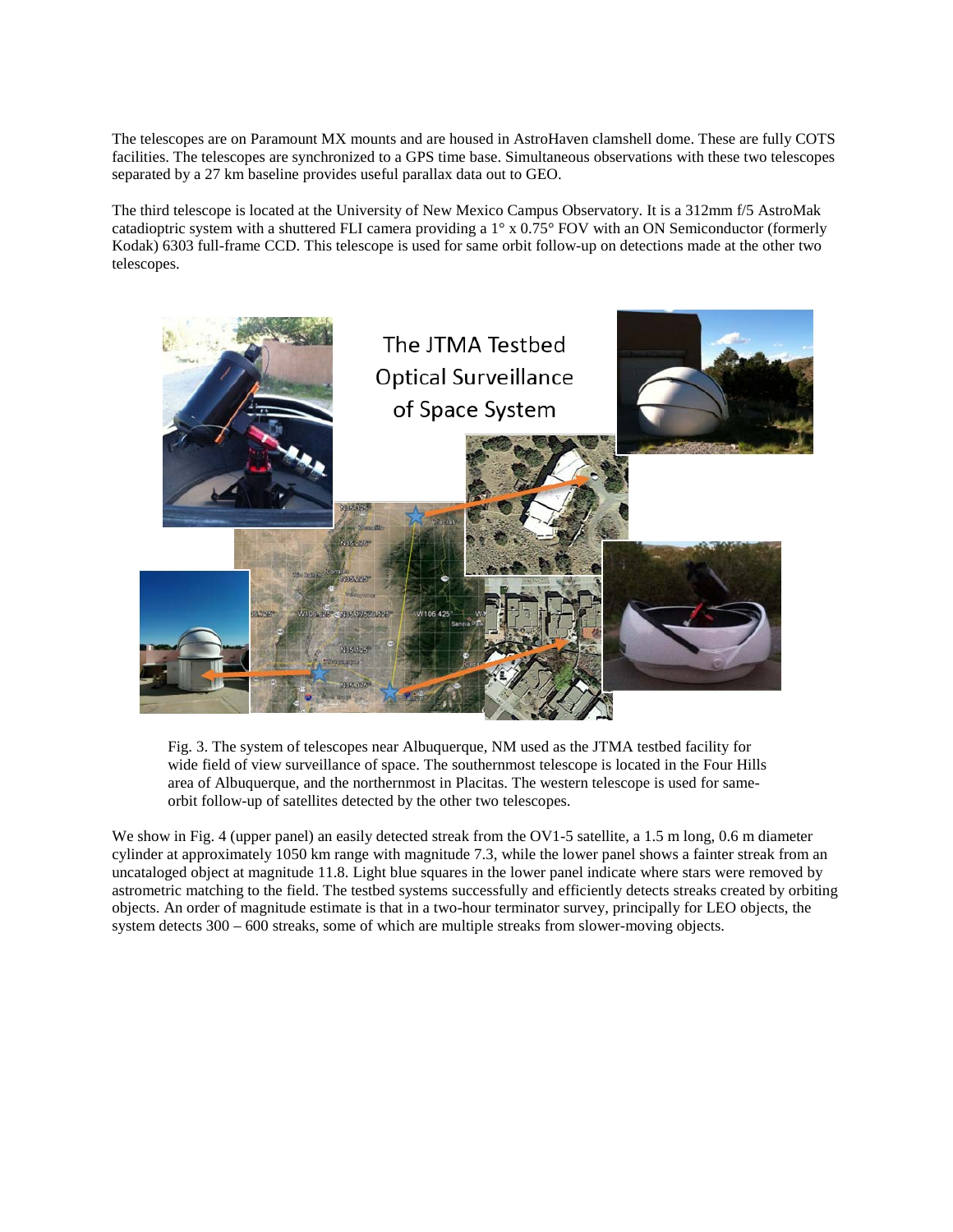

Fig. 4. Typical orbiting object streaks detected by the testbed system. The derelict satellite OV1-5 (upper panel) and an uncataloged object (lower panel).

Multiple streak images of the ANGELS rocket body and payload as shown in Fig 1 were analyzed for parallax distance. These satellites, in near-GEO orbits, were simultaneously observed by the JTMA testbed telescopes on two nights and, for one coordinated run, by the USAFA 0.4 m telescope. Fig. 5 shows time-resolved parallax measurements made by the JTMA testbed system along a circular orbit in an Earth-centered inertial (ICRS) coordinate system.

The one-sigma uncertainties on the parallax measurements made on the JTMA 27 km baseline are 82 km for the body, and 196 km for the fainter payload. The systematic mean separation of the orbits of the body and payload indicate that the measurement precision is photon limited, but that the accuracy of the parallax measurement is quite good. This is a clear indication that greater aperture would yield more precise and accurate parallax, in general.

Observations from one night made simultaneously at the USAFA by Dr. Francis Chun using the 0.4 m DFM telescope were also analyzed and found to be in excellent agreement with the JTMA measurements. Measurement residuals derived for the parallax between the JTMA Placitas and Four Hills sites separately yield one-sigma uncertainties of 10 km. The dependence of parallax uncertainty on baseline scales appropriately. Well-placed ground-based surveillance telescopes are capable of contributing to range determination, which in turn aids in initial orbit determination.

These on-sky faint-limit streak detections and the angular resolution (parallax) results show great promise for a wellstructured, valuable implementation of optical SoS. JTMA will continue to develop, implement and test these optical techniques. For individual telescopes, intuition and our test results yield the same directions for future development: larger apertures, each covering larger fields-of-view. This is an expected result!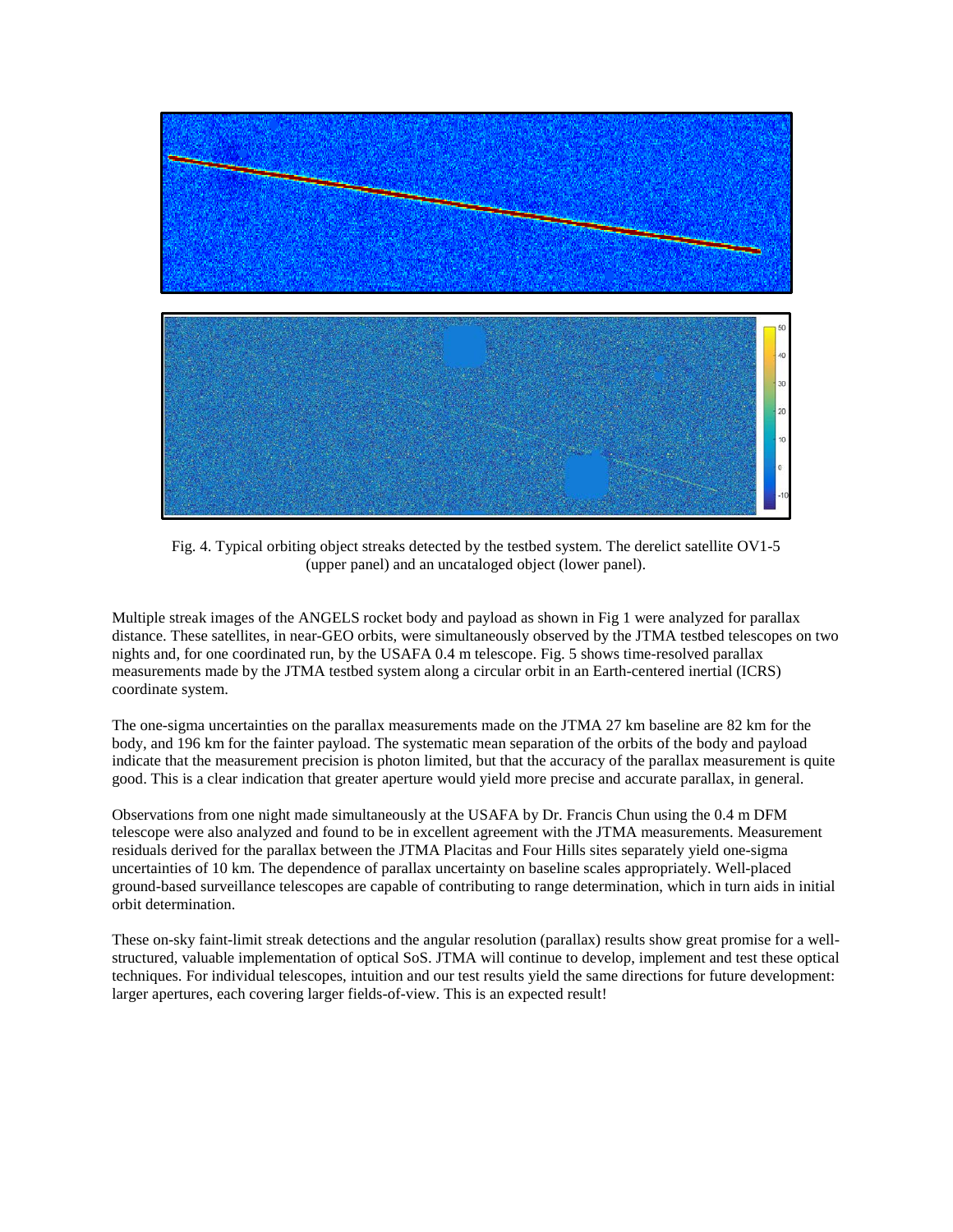

Fig. 5. Parallax measurements for part of the ANGELS orbit measured simultaneously by the JTMA 335 mm wide-field telescopes. Measurements are in the Earth centered ICRS coordinate system. The left panel shows part of the measured segment of the orbit. The segment of the measured orbit shown in the left panel, plotted as red (payload) and blue (body) dots, is shown relative to the calculated circular orbits for the payload and body as red and blue curves, respectively. The published TLEs for the payload and body are plotted as green and black dash-dot lines, respectively. The right panel shows an expanded view with individual one-second measurements resolved.

We show in Fig. 6 the FOV of the current 355 mm JTMA testbed telescopes compared for reference to the commercially produced 400 mm USAFA telescope with its 1k x 1k 14 μm pixel detector. The large increase in angular area is due to the mission driver to cover large areas of the sky with optically fast telescopes, and thus inclusion in the optics of a prime focus corrector that produces a f/1.9 focal ratio. This image graphically demonstrates the major goal of our research and development of wide-field optical surveillance. The ratio of areas between the JTMA and the commercial standard USAFA telescope is a factor of 150.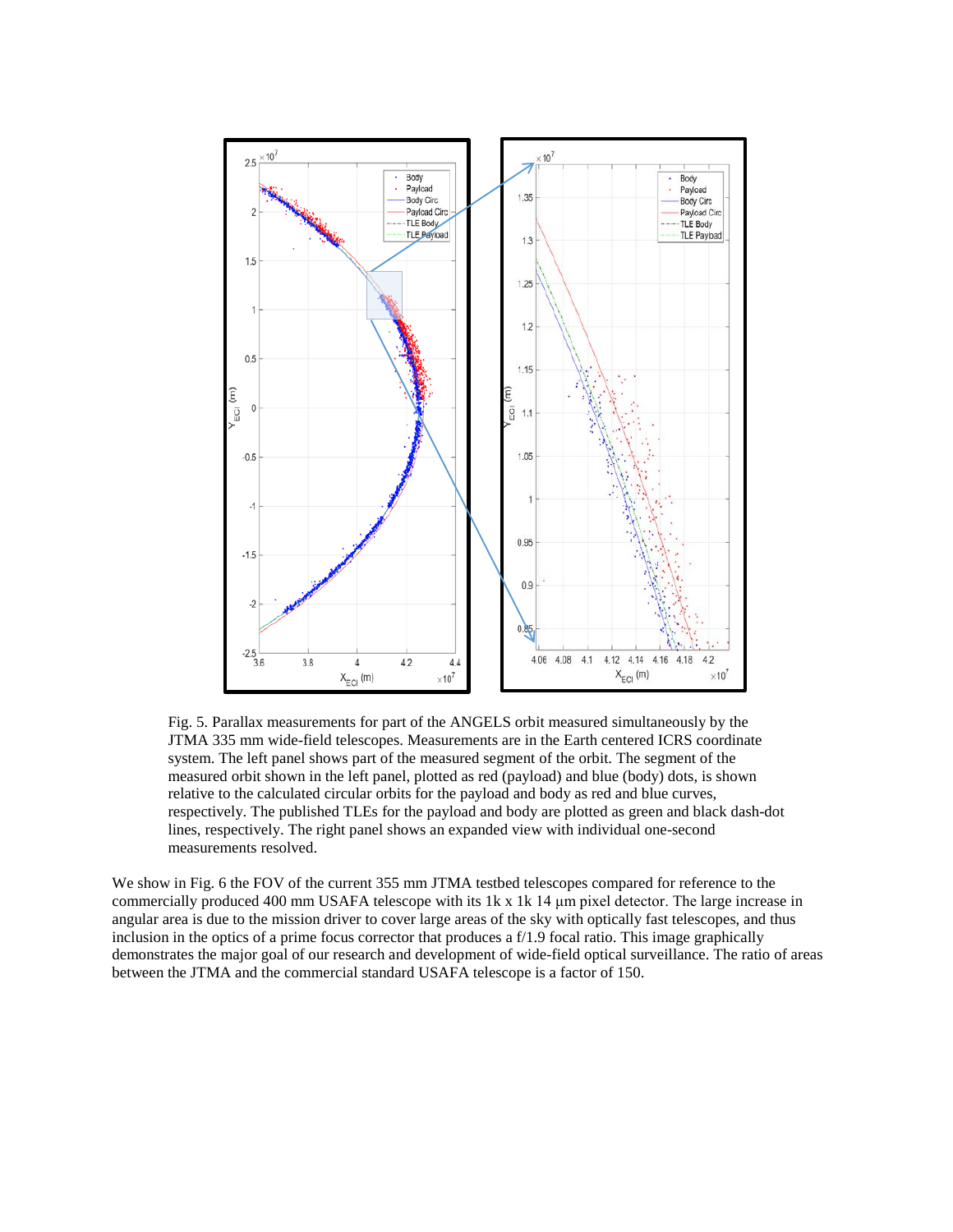

Fig. 6. The JTMA philosophy is to conduct SoS with wide field of view telescopes. This is illustrated by a comparison between the USAFA 0.4 m telescope with a 1k  $x$  1k 14  $\mu$ m pixel CCD, shown as the  $0.2^{\circ}$  x  $0.2^{\circ}$  white field at the center. The blue outline represents the  $2^{\circ}$  x  $3^{\circ}$  field of view of the 355 mm catadioptric telescope with a f/1.9 Hyperstar prime focus corrector and a 4864 x 3232 7.4 μm pixel CCD. Operated at one frame per second, this telescope produces more than 7,000 images or 230GB of raw data at each ~ 2 hour terminator observing session.

Our next steps in optical design will be to increase both the aperture and the field of view of the basic SoS telescope. We have underway implementation of a new prime focus focal reducer (PFFR) designed by Mark Ackermann, which will be incorporated into another COTS 355 mm diameter telescope for incremental test and development. The areal field is shown as the inner boundary of Fig. 7. The areal ratio of this field of view relative to our "benchmark" 0.4 m telescope is a factor of 215.

Informed by test with this follow-on instrument currently being implemented, the next step will be detailed design of a production SoS wide-field telescope with  $a \sim 0.5$  m primary matched with an Ackermann-designed prime focus focal reducer to a standard e2V 4k x 4k pixel CCD detector. The larger aperture will add more than 0.4 magnitude to the detection limit. The areal extent of the field of this telescope is shown as the outer boundary in Fig. 7. This field referenced to our 0.4 m benchmark is a factor of 325.

The Ackermann prime focus focal reducer design is shown in Fig. 8. This figure illustrates the degree of sophistication and optical efficiency embedded in these designs. It is the merger of optics, detectors, and software, informed by more than three decades of experience merged into a philosophy that enables the progress towards affordable, persistent surveillance of space reported here. We assert that this source of data and information is a useful contribution to Space Situational Awareness.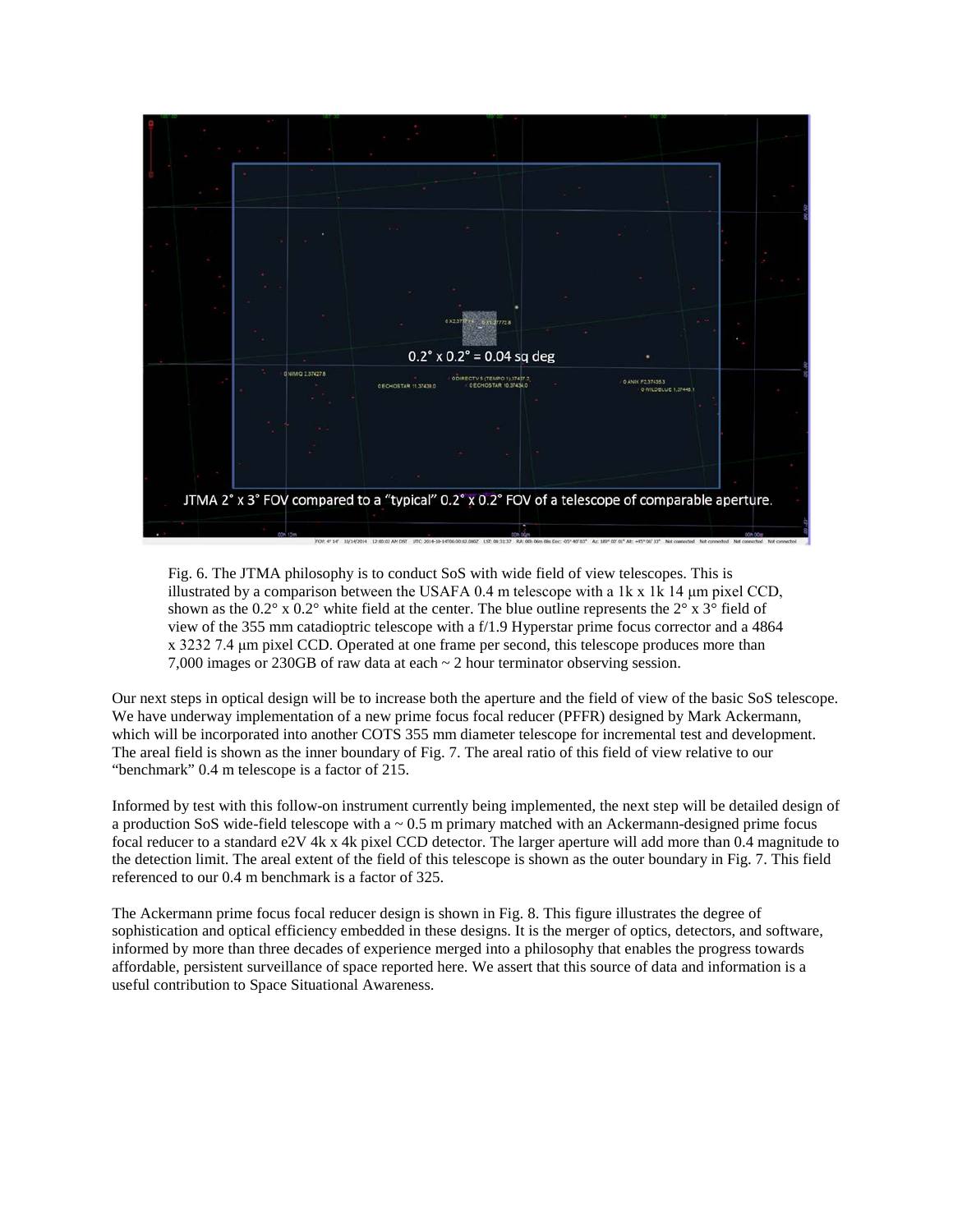

Fig. 7. Fig. 6 is replicated here as the innermost blue box. The prototype 355 mm telescope with new prime focus focal reducer is shown as the 3.6° x 2.4° box, covering 8.6 square degrees on the sky. The  $\sim 0.5$  m telescope with Ackermann prime focus corrector, which is now under design, will have a 3.75° square, fully corrected field of view, covering 13 square degrees of the sky. These are viable designs for persistent surveillance of space.



Fig. 8. Design layout for the Ackermann prime focus focal reducer being implemented into the next generation of 355 mm survey telescope. Note that the aperture stop for this design is on the first lens of the corrector, not at the primary. The relatively small diameter of this design and optimally coated optics makes it very efficient of light.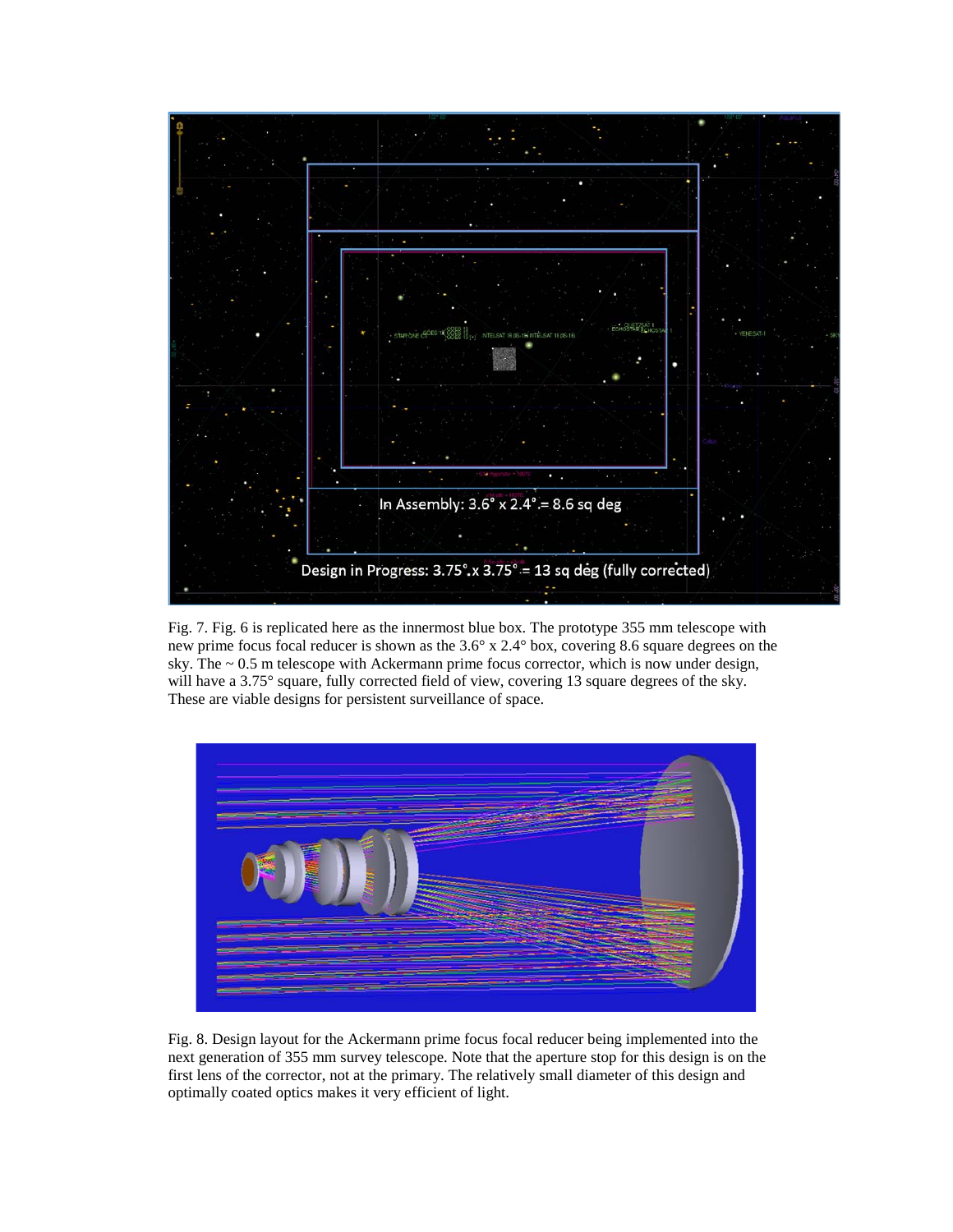# **6. CONCLUSION**

For more than a decade the three principals of JTMA have explored various aspects of optical surveillance of space. We have advocated optical surveillance as being valuable, efficient and cost effective. With recent AF SBIR funding a COTS prototype SoS system has been built and operated to good effect. A summary of current progress is:

- 1. We've designed and implemented a COTS wide-field survey system with instantaneous FOV of six square degrees and single-telescope capability of observing hundreds of square degrees of the sky each night to magnitude 12-13 at LEO and 16 at GEO. Systems under development will push this to 14 and 18+ respectively.
- 2. Satellite streak detection has been developed as an optimum technique for searching, locating and providing first-order dynamical information for satellites, including wide-field coverage for uncued detections.
- 3. The current prototype systems each produce typically 300 600 detections in a two-hour terminator observing session, demonstrating a very high production rate useful for catalog maintenance functions, as well as object recovery and uncued detections.
- 4. Efficient streak detection and real-time trajectory determination enables same-pass follow-up observations to improve the trajectory allowing rapid progress toward initial orbit determination.
- 5. The functionality of this prototype system will be greatly enhanced by research enabling replicable telescopes with greater light grasp – larger primary mirrors – and wider fields of view provided by a combination of a faster primary mirror and innovative focal reducer/corrector design. These design efforts are underway.
- 6. The prototype telescopes operated together have demonstrated useful parallax (range) measurements.
- 7. System deployment designs to enable wide coverage of the sky, both for LEO and GEO observations (and everything between), as well as parallax measurements when useful, and same-pass follow-up when necessary are underway. These system designs also include redundant observational capability to minimize effects of bad weather.
- 8. The heritage of the JTMA instrumental development has been and will continue to be cost-effective (COTS) survey instrumentation. Useful, highly capable survey instrumentation developed in this mode has been demonstrated.

It is asserted that cost-effective, persistent and highly capable ground-based optical surveillance of space is being demonstrated by these reported and continuing developments.

*Acknowledgements*: We acknowledge support provided by AF SBIR Grants FA9451-13-C-0092 and FA9451-14-M-0184. Our thanks to Francis Chun for simultaneous observations of ANGELS.

# **7. REFERENCES**

- 1. Zimmer, P., M. Ackermann, and J. T. McGraw. "GPU-Accelerated Faint Streak Detection for Uncued Surveillance of LEO," E31, 2013. http://adsabs.harvard.edu/abs/2013amos.confE..31Z.
- 2. McGraw, J., M. Ackermann, P. Zimmer, S. Taylor, J. Pier, and B. Smith. "Angles and Range: Initial Orbital Determination with the Air Force Space Surveillance Telescope (AFSST)," 48, 2008. http://adsabs.harvard.edu/abs/2008amos.confE..48M.
- 3. "Factsheets : Air Force Space Command." Accessed September 5, 2015. http://www.afspc.af.mil/library/factsheets/factsheet.asp?id=3649.